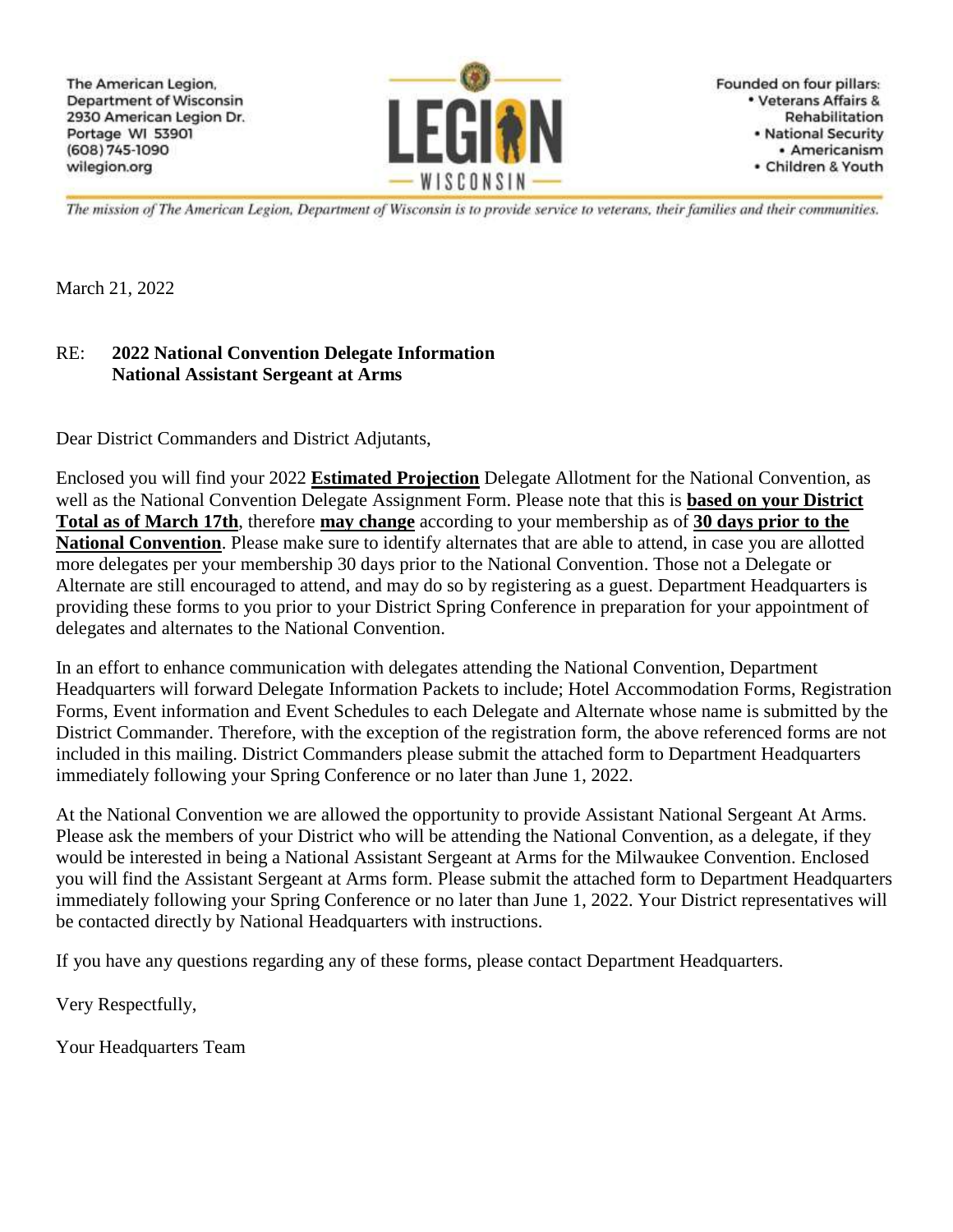

# 2022 **Estimated Projection** of National Convention Delegates

| <b>District</b>  | Membership<br>As of March 17th,                                                  | <b>Basis</b><br><b>Allotment</b> | <b>Additional</b><br><b>Allotment</b> | <b>Total</b><br><b>Delegates</b> | <b>Alternates</b> |
|------------------|----------------------------------------------------------------------------------|----------------------------------|---------------------------------------|----------------------------------|-------------------|
| $\mathbf{1}$     | 4758                                                                             | $\overline{4}$                   | $\,1$                                 | 5                                | 5                 |
| $\sqrt{2}$       | 5647                                                                             | 5                                | $\mathbf{1}$                          | 6                                | 6                 |
| $\mathfrak{Z}$   | 4839                                                                             | $\overline{4}$                   | $\mathbf{1}$                          | 5                                | 5                 |
| $\overline{4}$   | 1982                                                                             | $\mathbf{1}$                     | $\mathbf{1}$                          | $\overline{2}$                   | $\overline{2}$    |
| 5                | 450                                                                              | $\mathbf{1}$                     | $\boldsymbol{0}$                      | $\mathbf{1}$                     | $\mathbf{1}$      |
| 6                | 2811                                                                             | $\overline{2}$                   | $\mathbf{1}$                          | $\mathfrak{Z}$                   | 3                 |
| $\boldsymbol{7}$ | 4647                                                                             | $\overline{4}$                   | $\mathbf{1}$                          | 5                                | 5                 |
| 8                | 3602                                                                             | 3                                | $\mathbf{1}$                          | $\overline{4}$                   | $\overline{4}$    |
| 9                | 4799                                                                             | $\overline{4}$                   | $\mathbf{1}$                          | 5                                | 5                 |
| 10               | 4620                                                                             | $\overline{4}$                   | $\mathbf{1}$                          | 5                                | 5                 |
| 11               | 2119                                                                             | $\overline{2}$                   | $\overline{0}$                        | $\mathbf{2}$                     | $\mathbf{2}$      |
| 12               | 2053                                                                             | $\overline{2}$                   | $\boldsymbol{0}$                      | $\mathbf{2}$                     | $\overline{2}$    |
|                  |                                                                                  |                                  | <b>Total District Delegates</b>       | 45                               |                   |
|                  | PAST NATIONAL COMMANDER                                                          |                                  |                                       | $\mathbf{1}$                     |                   |
| <b>NECMAN</b>    |                                                                                  |                                  |                                       | $1\,$                            |                   |
|                  | <b>DELEGATES AT LARGE</b><br>Commander<br>Alt. NEC<br>Adjutant<br>Appt. Delegate | <b>Immediate Past Commander</b>  |                                       | 5                                |                   |
|                  |                                                                                  | <b>Total Delegates</b>           |                                       | 52                               |                   |

*Totals are subject to change pending membership totals 30 days prior to National Convention*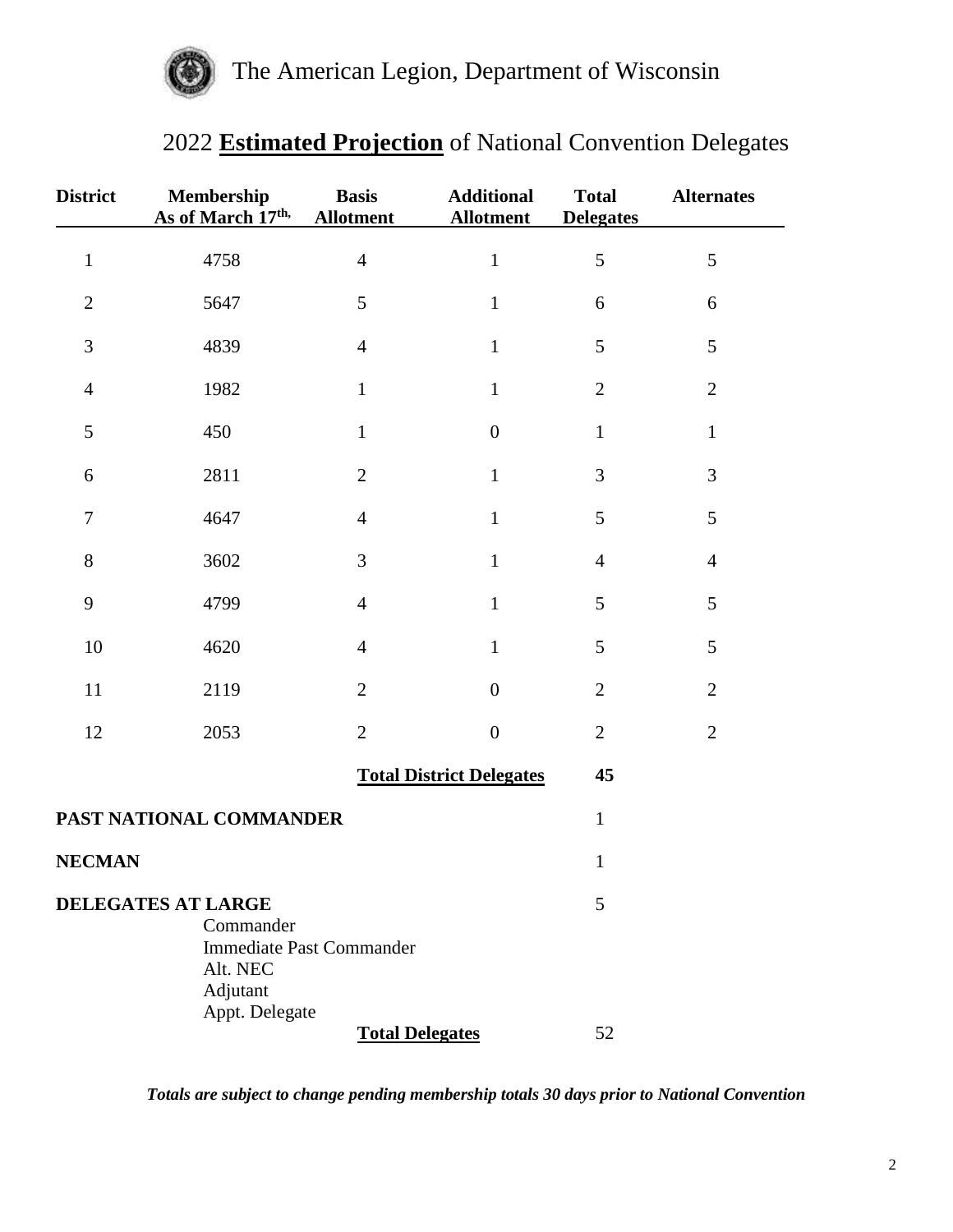

**NATIONAL DELEGATES ASSIGNMENT FORM**

*(Please type, print neatly or go to wilegion.org to fill out the form online)*

#### District:

### **DELEGATES**

|                 | <b>NAME</b> | <b>ADDRESS</b> | CITY, ST., ZIP | <b>PHONE</b> | <b>POST</b><br># |
|-----------------|-------------|----------------|----------------|--------------|------------------|
|                 |             |                |                |              |                  |
| ി               |             |                |                |              |                  |
| 3               |             |                |                |              |                  |
| $\overline{4}$  |             |                |                |              |                  |
|                 |             |                |                |              |                  |
| 6               |             |                |                |              |                  |
| $\mathbf{\tau}$ |             |                |                |              |                  |

#### **ALTERNATES**

|                | <b>NAME</b> | <b>ADDRESS</b> | CITY, ST., ZIP | <b>PHONE</b> | <b>POST</b><br># |
|----------------|-------------|----------------|----------------|--------------|------------------|
|                |             |                |                |              |                  |
| ി              |             |                |                |              |                  |
| 3              |             |                |                |              |                  |
| $\overline{4}$ |             |                |                |              |                  |
|                |             |                |                |              |                  |
| 6              |             |                |                |              |                  |
| ⇁              |             |                |                |              |                  |

Please submit this form to Wisconsin American Legion, Attn: Nation Delegates, P.O. Box 338, Portage, WI 53901 immediately following your Spring Conference or no later than June 1, 2022. Once received, the individuals listed will be forwarded their packet which will include the housing form, so it is very important to submit as soon as possible. **If** you are submitting the \$25.00 registration, please use a registration form for each delegate and alternate, which you are paying for. **Please list as many possible alternates as you can in the event the Department would need to draft from the pool of alternates to fill vacancies among the delegates.**

*Also available online*